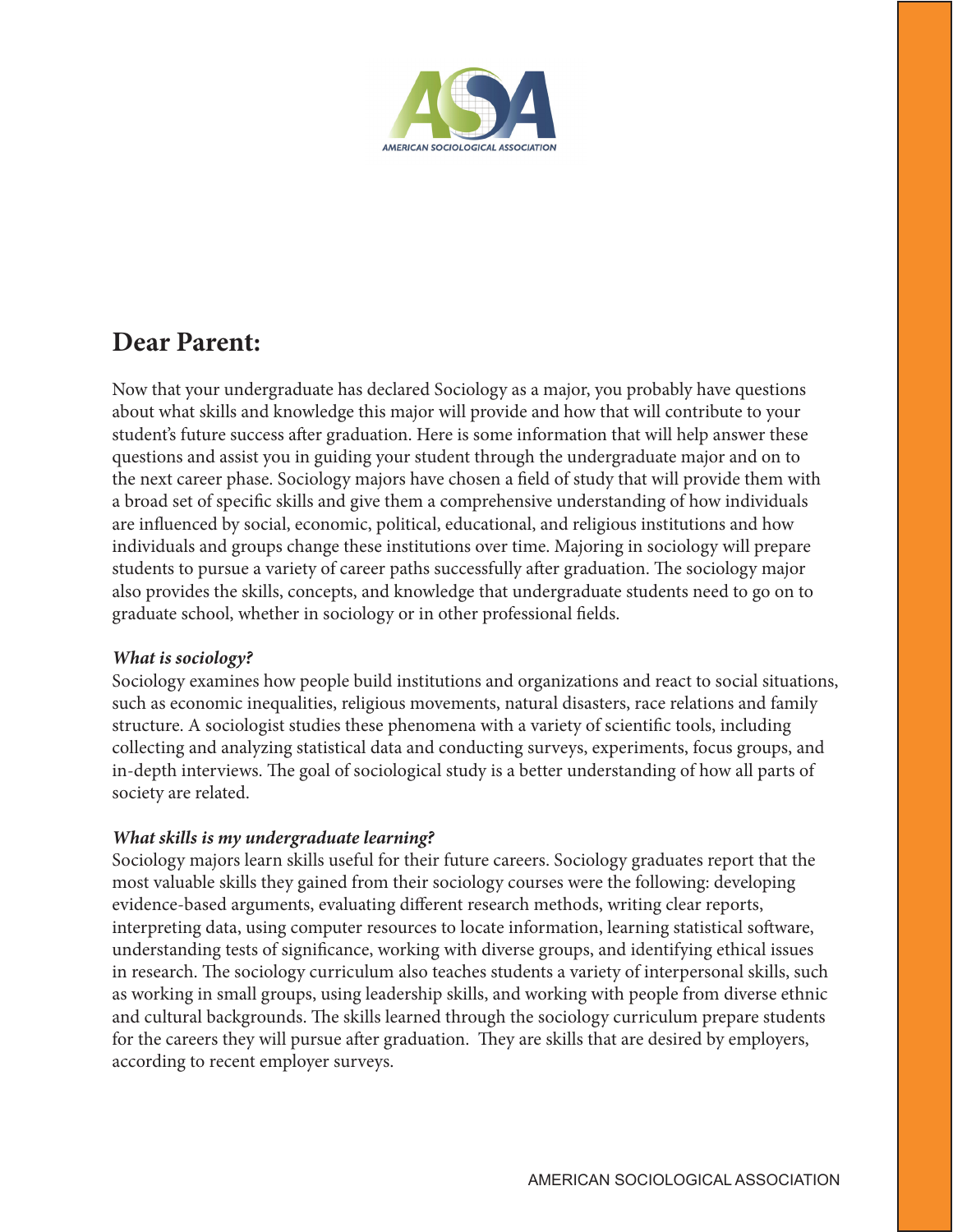#### *What career opportunities will my undergraduate have after graduation?*

Sociology majors also expect that a sociology degree will help them successfully enter the labor market and attend graduate school immediately after graduation or later on. The graduate with a sociology major can succeed in a variety of careers without pursuing an additional degree, and more than half of sociology majors go directly into the workforce after graduation, with the remainder either going to graduate school or working and going to graduate school. Further, a recent four-year study of majors, done by the American Sociological Association, shows that nearly all former majors who were not full time graduate students held paid jobs when we interviewed them 18 months after graduation. Recent graduates reported finding jobs as caseworkers, non-profit administrators, managers, paralegals, crime scene technicians, human rights advocates, computer consultants, market researchers, teachers, and survey research assistants. These are job categories that are expected to grow, according to the Bureau of Labor Statistics. Sociology majors also report finding these careers very satisfying, especially when the work is closely related to what they learn as a sociology majors. By four years after graduation, 80 percent of those majors have changed jobs, often staying in the same field. These job changes frequently include promotions, salary increases, better benefits, more responsibilities, and increasingly interesting work.

#### *Will my undergraduate be prepared to pursue further degrees?*

Many sociology majors (about half) pursue advanced degrees, directly after undergraduate school or after working for a while. Their degrees are master's or doctoral degrees in sociology, social work, education, psychology, law, business, criminology, health care, public policy, and communications. Many of these degrees lead to job and career advancement. The sociology major leads to these advanced degrees for all types of students, especially those who achieve a higher grade point average in college, regardless of the undergraduate institution they attended or the level of education achieved by their parents. Students who go on to graduate school do so for idealistic reasons as well as to pursue specific career goals.

#### *What can I do to help my undergraduate?*

Your undergraduate can use your guidance in planning his or her future wisely. Whether your undergraduate plans to enter the workforce or to pursue graduate studies, he or she should discuss future plans with faculty members or other advisors in order to choose the most relevant courses. If your undergraduate plans to enter the labor market after graduation, encourage participation in internships, community activities, service learning programs, leadership training, and job fairs. Advise your undergraduate to list the research skills that he or she learned as part of the sociology major on their résumés and to discuss these skills during job interviews. These activities and job search skills will result in students using sociological skills and perspectives at work, and will result in greater job satisfaction.

If your undergraduate intends to go on to graduate school, encourage him or her to participate in scholarly networks and in mentorship activities. Scholarly networks, such as sociology clubs, the sociological honor society Alpha Kappa Delta, and attendance at state or regional sociology